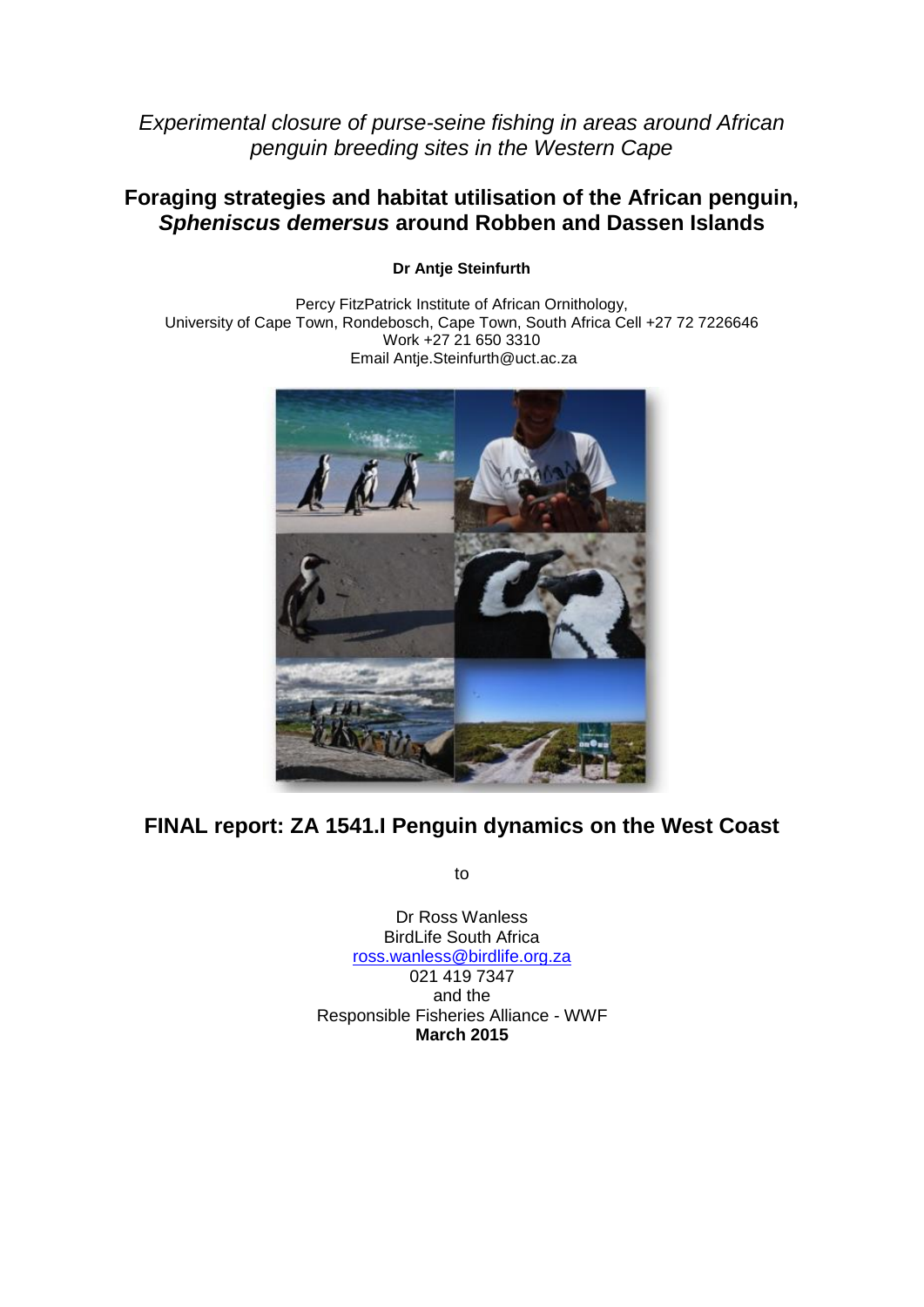**1. Project summary** (please provide a one-paragraph summary of the scope and objectives of the project)

Based on the precarious conservation status of the African Penguin *Spheniscus demersus* after a decrease of 60% of the global population in 6 years (2001-2007), an island closure feasibility study was approved in 2008, by the former Department of Marine and Coastal Management (now Department of Agriculture, Forestry and Fisheries (DAFF) and the Department of Environmental Affairs (DEA)) in cooperation with the South African Pelagic Fisheries Association. The aim of this study was to evaluate the power of a long-term experiment to detect the effects of island closures around penguin colonies on penguin life-history parameters and foraging behaviour, and the potential benefits to the conservation status of African Penguins. The area (extending 20 km seaward from the low-water mark) around the largest breeding colony in the Western Cape, Dassen Island, was closed to purse-seine fishing over a period of 2 years (1 January 2008 - 31 December 2009) while nearby Robben Island, where fisheries continued, served as a reference point for the prevailing environmental conditions. A year later, in the Eastern Cape, St. Croix was closed to fishing (1 January 2009 – 31 December 2011) while nearby Bird Island was kept open. Although a two-year period was initially intended for that feasibility study, data demonstrated early on that this period was insufficient to allow experimental power to be estimated for all the traits monitored. This was mainly because of the short time series of data available for some of the penguin traits being monitored, specifically penguin foraging behaviour for which monitoring only started in 2008. For this reason it was decided to prolong the feasibility study until such time as the data allow sufficiently precise estimates of the effects of interest.

Following deliberations of the Pelagic Scientific Working Group, its subsidiary body the Island Closure Task Team and the International Stock Assessment Panel, at the end of 2010, agreement was reached that the study be extended until the end of 2014. It was further agreed on that alternation between open and closed islands be implemented to optimise the outcome of the study taking account of the sometimes conflicting objectives of (a) rapid alternation to maximise contrast for more precise estimation, (b) a slower alternation to take account of possible autocorrelation in the penguin indices being monitored, and (c) the desirability to integrate the feasibility study and experiment to lead to earlier answers.

Funding from the RFA was kindly granted to carry out the fieldwork in 2014, the last year of this feasibility study in the Western Cape, on Robben and Dassen islands, to ensure a successful continuation of this unique experiment.

# **2. Conservation impacts achieved**

We have worked collaboratively for the conservation of the endangered African Penguin by obtaining fundamental data on the penguin's ecology, and strengthening local capacity to conduct scientific research, implement practical conservation measures, and support robust decision-making for a sustainable management of the ecosystem.

# **3. Project objectives**

The objectives of this project were to:

**Objective 1** Add to the long-term and high quality data set that will be shedding light on the foraging strategies of breeding African penguins in the Western Cape.

**Objective 2** Write manuscripts for submission to peer reviewed journals.

**Objective 3** Provide a final report to the Island Closure Task Team on the data gained from 2008 to 2014 as a base for subsequent management decisions.

# **3a. Significant changes to the objectives during the reporting period.**

**To Objective 1** The sample size for Dassen Island in 2014 is smaller than anticipated. However, breeding activity was very low, the annual census confirmed another decrease in penguin numbers by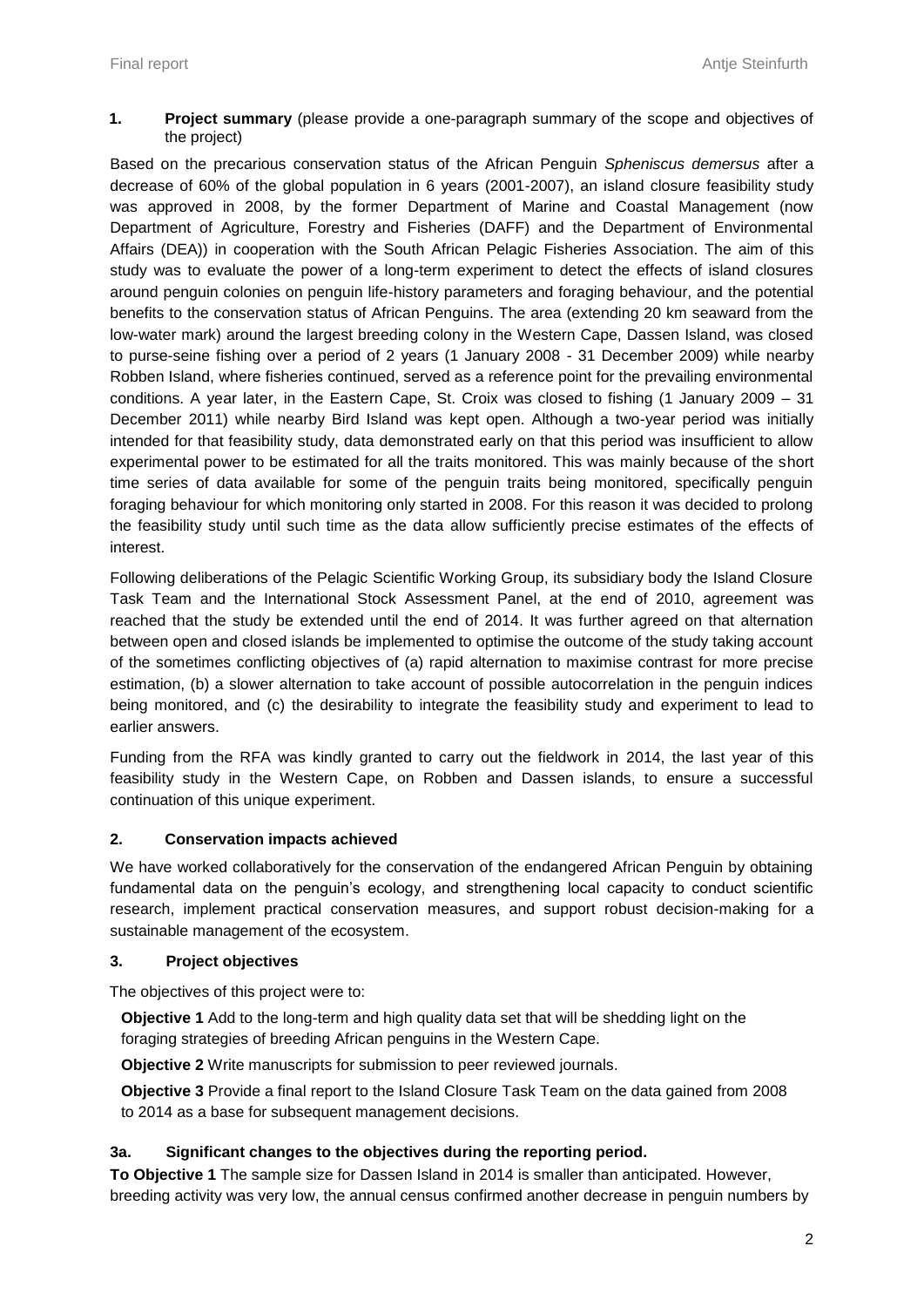about 20% compared to the previous year and adults in general seemed in poor condition. So as not to add more stress to the few breeding birds and increase the risk of nest abandonment and breeding failure and thus losing the device (and data; note this device stores the information and does not transmit the positions) it was decided to stop deployments on Dassen Island.

**To Objective 3** The last ICTT meeting was held in April 2014, prior to data collection in 2014, and will not be continued until further notice. However, the Pelagic Scientific Working Group will continue to consider this study.

### **4. Progress towards the achievement of the objectives**

### **Objective 1**

 **Successful establishment of a globally unique experiment based on a joint effort of academic, governmental, non-governmental, non-profit institutions and organisations and cooperative industries.**

This study forms part of an international and interdisciplinary project in collaboration with the University of Cape Town, the Department of Environmental Affairs, the Department of Agriculture, Forestry and Fisheries, BirdLife South Africa and WWF South Africa, Cape Nature, South African Foundation for the Conservation of Coastal Birds (SANCCOB), the responsible Fisheries Alliance, the South African Pelagic Fishing Industry Association as well as the University of Bristol in the UK.

### **Successful data collection without interruption between 2008 and 2014.**

Since the launch of the Island Closure feasibility study in 2008, penguin monitoring at the penguin's main breeding sites has been intensified with parameters monitored including number of breeding pairs, numbers of moulters, adult survival, breeding success, chick condition, foraging effort of adults, and diets of adults feeding chicks. Data have been successfully collected without any year-gaps.

#### **Objective 2**

 **Following manuscripts are in preparation as first or co-author in collaboration with colleagues of the ADU, CapeNature, the Fisheries Research Dept. of Agriculture, Fisheries and Forestry, as well as the Department of Environmental Affairs, Oceans and Coasts as well as international colleagues:**

**Steinfurth A,** Richard B. Sherley, Lorien Pichegru, Res Altwegg, Christina Hagen, Astrid Jarre, Azwianewi B. Makhado, Alistair McInnes, Lize van der Merwe, Herman Oosthuizen, Kate J. Robinson, Peter G. Ryan, Leslie G. Underhill, Lauren J. Waller, Ross Wanless, Henning Winker, Robert J. M. Crawford in prep. Evidence for a benefit of fishing closures around breeding colonies of African Penguins. **(presented in this report)**

**Steinfurth A**, Navarro R, Underhill LG, Coetzee J, Van der Lingen C, Wanless R, Crawford R in prep. Energetic requirements of the African Penguin, *Spheniscus demersus*: an approach to fisheries and ecosystem management.

**Steinfurth A,** Crawford R, Upfold L, Visagie J, Coetzee J, Van der Lingen C, Underhill LG in prep. Seasonal variability in foraging behaviour and habitat use of African penguins, *Spheniscus demersus*, breeding on Dassen Island, Western Cape: Do some like it hot?

**Steinfurth A**, Robinson K, Sherley R, Upfold L, Visagie J, Crawford R, Underhill LG in prep. Near and far: Foraging behaviour of African penguins breeding on Robben vs Dassen islands. Implications for the specie's conservation.

**Steinfurth A**, Crawford R, Upfold L, Merkel D, Coetzee J, Underhill L in prep. From dusk till dawn: Diving patters and performance of African penguins in relation to the lunar cycle.

**Steinfurth A**, Boersma PD, Wilson RP, Vargas H, Crawford R, Underhill L, Simeone A, Luna-Jorquera M in prep. Comparison between the foraging strategies of the four Spheniscus species.

Robinson K, **Steinfurth A**, Sherley R, Barham P, Barham B, Underhill, Crawford R LG in prep. Foraging behaviour of Endangered African penguins breeding at Robben Island and the influence of local prey availability.

 **Data were presented at the 15th Southern African Marine Science Symposium held in Stellenbosch, South Africa**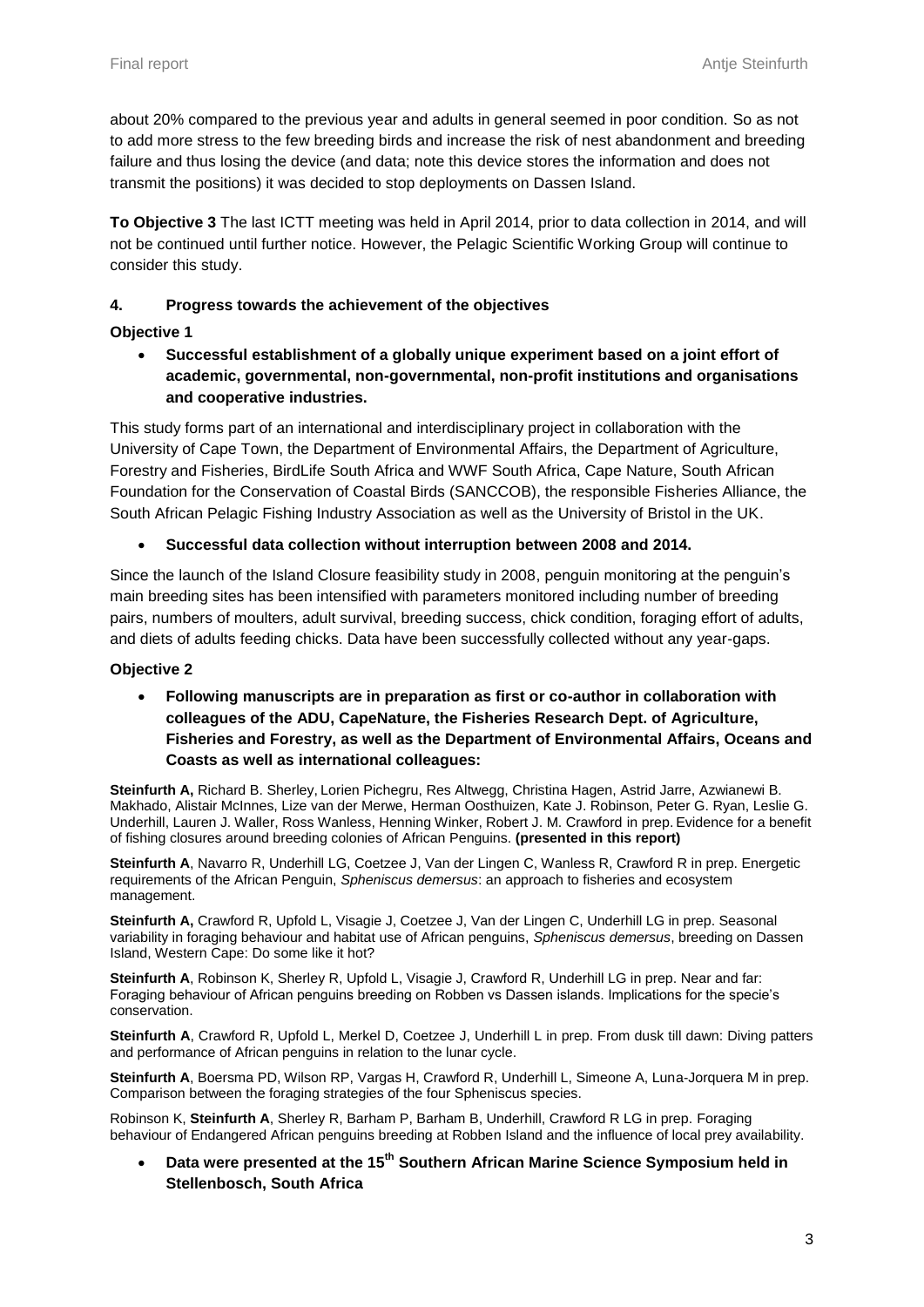# **An abstract was submitted to the 2nd World Seabird Conference held 26 – 30 October in Cape Town, South Africa. Status pending.**

#### **Objective 3**

Data from 2008 to 2013 were analysed in a combined effort by the respective data owners at the BirdLife SA workshop, held 13 - 17 October 2014 at the Department of Environmental Affairs, Foretrust, Cape Town, South Africa. Due to the still ongoing data collection in October and/or just recently finished field season, data for 2014 could not be considered for the BirdLife SA workshop.

Results obtained at this workshop were presented to the Panel of the International Stock Assessment hosted by MARAM, at the University of Cape Town 1 – 5 December 2014. The outcome of the workshop can be viewed on the MARAM webpage.

[http://www.mth.uct.ac.za/maram/publications.php?year=2014&class=ws.](http://www.mth.uct.ac.za/maram/publications.php?year=2014&class=ws)

#### **Further milestones achieved:**

 **Working towards the aims established in the Biodiversity Management Plan for the African Penguin (BMP–AP), in terms of the National Environmental Management: Biodiversity Act (Act No. 10 of 2004)**

A workshop held at Arniston, Western Cape, in October 2010 initiated the development of a Biodiversity Management Plan for the African Penguin (BMP–AP), in terms of the National Environmental Management: Biodiversity Act (Act No. 10 of 2004), a vision and desired state for African Penguin conservation was debated and agreed upon by the workshop participants. The Island Closure study is one of the actions in the BMP-AP, which it is thought will increase the population size of the penguins.

 **Strengthening local capacity by training students, governmental and non-governmental interns, volunteers and personnel** 

Within this project two PhD and several Master students as well as interns, volunteers and personnel from the Department of Environmental Affairs, Cape Nature, and the Tristan Conservation Department have been successfully trained on scientific research on African penguins.

#### **5. Constraints affecting progress**

#### **Dispute within the ICTT**

An unfortunate dispute started within the ICTT at the beginning of 2014 has sadly and greatly hindered a productive and constructive working relationship between the group members. The dispute revolved around how to analyse the data and what conclusions had been drawn. Based on this dispute all ICTT meetings were suspended and the task team itself disbanded which put a stop in any kind of collaborative work.

To overcome this halt and to ensure that the voices of both groups were heard, it was agreed that the island closure study would be presented at the International Stock Assessment workshop in December 2014. Prior to this BirdLife South Africa initiated a data analysis workshop in October, providing the space and base for data owner and invited independent expert statisticians to get together for a week of data crunching.

The results of this workshop were presented to the Panel of the International Stock Assessment workshop (see above) and constitute the base of the manuscript attached to this report

In 2015, Emeritus Professor George Branch was asked to convene and facilitate meetings among the respective group to discuss interactions of scientists concerned with the penguin/fisheries issue, with the intent to seek a modus operandi that will allow constructive integrated gathering and use of data for Scientific Working Group purposes and decision-making.

Both groups have met with Prof. Branch. He will present the outcome of these meetings at the Pelagic Working Group meeting on 1<sup>st</sup> April 2015. I hope this will help to create a positive and constructive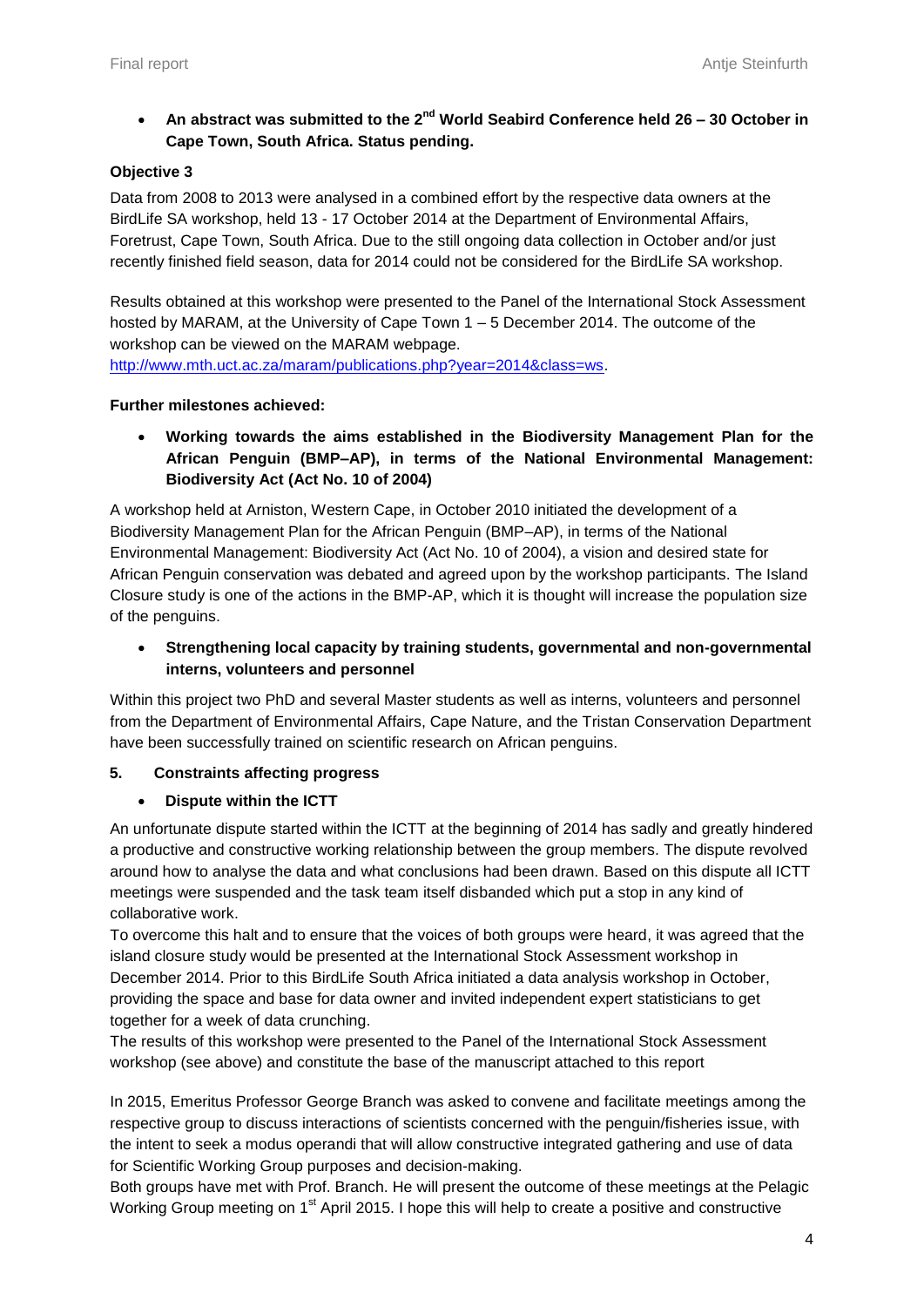way forward.

#### **6. Financial report**

#### See attached

### **7. Equipment status**

Two external hard drives 1TB Titanium were purchased for data storage of our tracking data base (East and West Coast). Less than 1 year old. Excellent condition.

### **8. Describe any lessons learned, and provide any recommendations.**

### **Experimental design**

In 2008 a two-year period was initially intended for the duration of the feasibility study, but it was recognised early on that this period was likely too short to allow experimental power to be estimated for all the quantities proposed to be monitored. The 'study to assess the feasibility of a full-scale experiment' was extended to 2014. In short, the feasibility period ended, and the two groups, although agreeing on the successful completion of the feasibility study, have reached different conclusions about how the data should be interpreted. The international review panel, who reviewed the work in December 2014, indicated that a full-scale experiment was merited.

We found predominantly positive effects of closures; however, traits and islands differed in their responses. Clear benefits to chick condition or foraging behaviour were apparent at three of the four islands and fledging success improved at one colony. Hence, the results thus far suggest that by enhancing breeding conditions for penguins, closures will likely benefit juvenile and adult survival in the long run, leading to improved population trajectories.

The fact that foraging traits for Dassen Island showed the opposite effects of closure is likely due to a very low sample size in 2008 and 2009, when Dassen Island was closed to fisheries, brought about by logistical difficulties and financial constraints. The study period for 'Closure' has been too short to allow experimental power to be estimated for all the traits proposed and although we found statistical evidence for a benefit of fishing closure around penguin breeding sites, it might be too premature to draw final conclusions.

For this reason we recommend that the closure being continued as a full experiment until such time that clear-cut results with sufficient experimental powerful are obtained.

We agree with the Panel that "the exact number of years needed to achieve a given outcome, in terms of the effect of fishing on penguin demographics, will depend on a power analysis accepted by DAFF under a process specified by their Director Research". It is hoped that the power analysis can be completed in 2015. However, we do not think that an experiment will need to run for as long as the Panel presents in their report (an additional 16 years) to come to an answer about the utility of closures.

# **Funding and Publications**

As a rule of thumb one needs at least double as much time to analyse data than to collect them and even more time has to be added to publish them. Unfortunately funding agencies often don't take this into account and the funding period is limited to the time of being in the field. This project has involved an immense amount of time-consuming fieldwork since the start of the feasibility study. Our endeavour has provided us with an invaluable set of high quality data that represent a novelty in penguin research. However, although these data have been analysed for the most part and written up in various reports as well as having been presented at several scientific meetings (see above), the West Coast tracking data are still pending publication in peer journals. I have produced drafts of important papers, listed above and several are close to completion. Both from the perspective of the